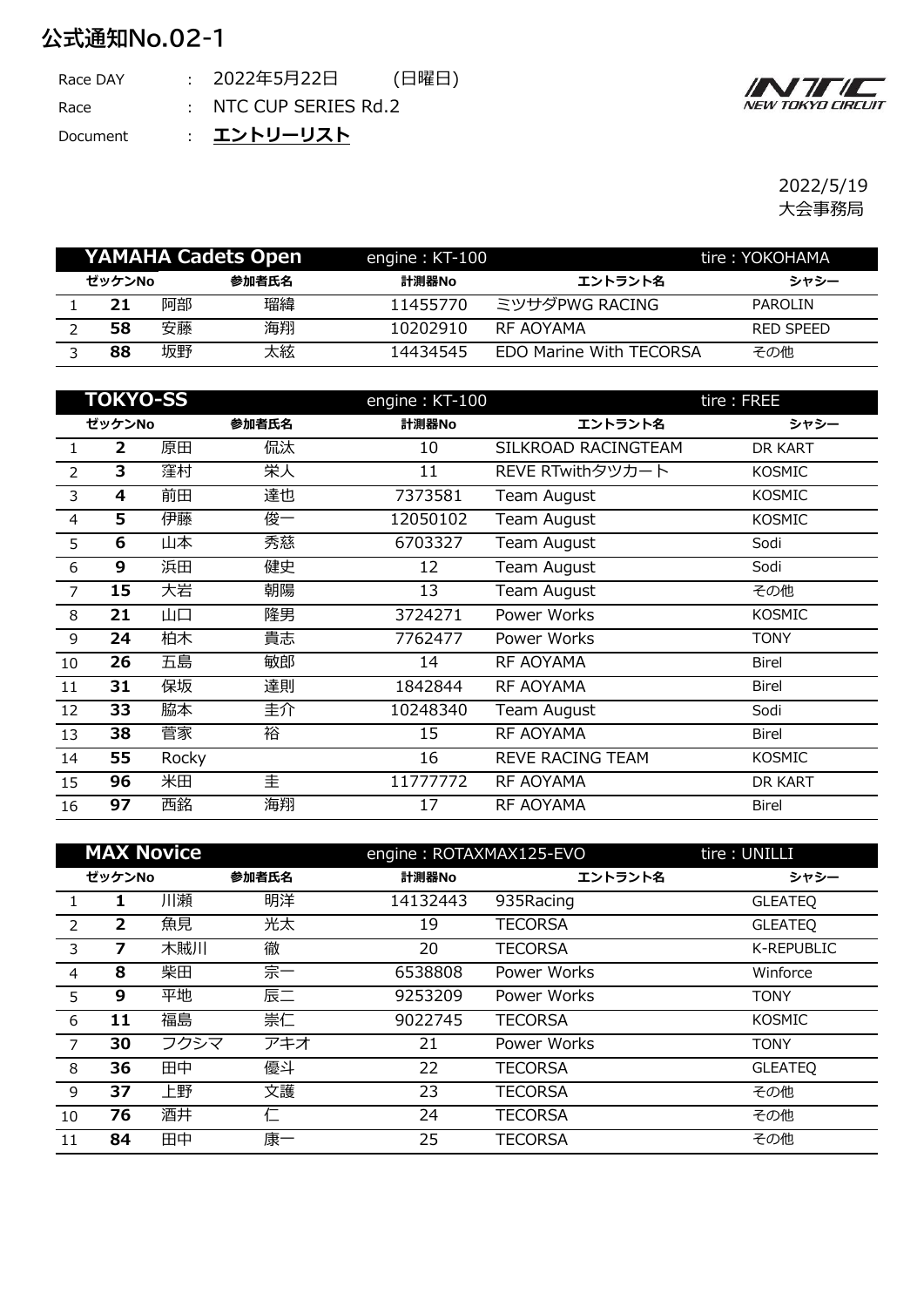## **公式通知No.02-2**

| Race DAY | : 2022年5月22日          | (日曜日) |
|----------|-----------------------|-------|
| Race     | : NTC CUP SERIES Rd.2 |       |
|          | _________             |       |

: Document **エントリーリスト**



2022/5/19 大会事務局

|                |        | <b>YAMAHA SS</b> |       | engine: KT-100 |                          | tire: BRIDGESTONE |
|----------------|--------|------------------|-------|----------------|--------------------------|-------------------|
|                | ゼッケンNo |                  | 参加者氏名 | 計測器No          | エントラント名                  | シャシー              |
| $\mathbf{1}$   | 4      | 金澤               | 汰幸    | 12162132       | <b>WELLSTONE</b>         | <b>KOSMIC</b>     |
| 2              | 7      | 喜多               | 洸介    | 12213301       | <b>FLAX Motor Sports</b> | <b>TONY</b>       |
| 3              | 10     | 小川               | 遙斗    | 12278688       | <b>RF AOYAMA</b>         | <b>TONY</b>       |
| $\overline{4}$ | 11     | 千田               | 琉貢    | 4337875        | Racing Team YRHKS        | <b>KOSMIC</b>     |
| 5              | 13     | 池田               | 悟     |                | <b>GARAGE KAIT</b>       | <b>KOSMIC</b>     |
| 6              | 18     | 秋葉               | 星那    | 8861641        | <b>AUTOCAFE@RS GEN</b>   | <b>KOSMIC</b>     |
| $\overline{7}$ | 21     | 須藤               | 颯雅    | 2              | Akigase Kart Club        | <b>KOSMIC</b>     |
| 8              | 23     | 木原               | 太一    | 13213751       | <b>FLARE</b>             | <b>KOSMIC</b>     |
| 9              | 28     | 山下               | 優     | 13468003       | Team August              | その他               |
| 10             | 30     | 千田               | 歩     | 3              | <b>RF AOYAMA</b>         | <b>Birel</b>      |
| 11             | 33     | 末吉               | 航大    | 12813388       | RF AOYAMA                | <b>Birel</b>      |
| 12             | 36     | 大野               | 龍成    | $\overline{4}$ | PRT-Ra!F with K3レーシング    | <b>TONY</b>       |
| 13             | 52     | 土屋               | 拓心    | 14755108       | Lightning                | <b>TONY</b>       |
| 14             | 98     | 諏訪               | 百翔    | 5              | TOMMY SPORT RACING       | Sodi              |

| <b>SUPER-REED</b> |        |     |       | engine: IAME PANTHER120 | tire: YOKOHAMA           |                |
|-------------------|--------|-----|-------|-------------------------|--------------------------|----------------|
|                   | ゼッケンNo |     | 参加者氏名 | 計測器No                   | エントラント名                  | シャシー           |
|                   | 4      | 大橋  | 二三朗   | 8741314                 | <b>FLAX Motor Sports</b> | <b>TONY</b>    |
| $\mathcal{P}$     | 6      | 会田  | 秀人    | 4933346                 | Racing Square GEN        | DR KART        |
| 3                 |        | 長谷川 | 琢磨    | 3924219                 | Racing Square GEN        | <b>GLEATEQ</b> |
| 4                 | 8      | 山平  | 家久    | 6427795                 | <b>GARAGE KAIT</b>       | その他            |
| 5.                | 38     | 豊田  | 博司    | 16777159                | SILKROAD RACINGTEAM      | DR KART        |
| 6                 | 44     | 加藤  | 伸幸    | 6806227                 | SILKROAD RACINGTEAM      | DR KART        |
|                   | 52     | 田端  | 琉童    | 18                      | SILKROAD RACINGTEAM      | <b>CRG</b>     |

| <b>YAMAHA SUPER-SS</b> |        |    |       | engine: KT100 |                   | tire: BRIDGESTONE |
|------------------------|--------|----|-------|---------------|-------------------|-------------------|
|                        | ゼッケンNo |    | 参加者氏名 | 計測器No         | エントラント名           | シャシー              |
|                        | 3      | 村上 | 洋之介   | 9737028       | Team August       | KOSMIC            |
| $\mathcal{P}$          | 5      | 平松 | 元治    | 9208698       | Team TKC          | <b>TONY</b>       |
| 3                      | 7      | 政田 | 大輔    | 12864061      | FLAX Motor Sports | <b>GLEATEQ</b>    |
| $\overline{4}$         | 9      | 酒井 | 聡二郎   | 3516569       | Racing Square GEN | <b>KOSMIC</b>     |
| 5                      | 11     | 丸島 | 淳     | 5109321       | Team August       | <b>TONY</b>       |
| 6                      | 15     | 勝股 | 康太    | 6             | <b>WELLSTONE</b>  | その他               |
| $\overline{7}$         | 24     | 西宮 | 圭一    | 7020726       | Team TKC          | KOSMIC            |
| 8                      | 29     | 今澤 | 和弘    | 7             | Team TKC          | <b>Birel</b>      |
| 9                      | 40     | 宮崎 | 優太郎   | 8             | <b>WELLSTONE</b>  | その他               |
| 10                     | 74     | 島見 | 明人    | 9             | <b>WELLSTONE</b>  | KOSMIC            |
| 11                     | 83     | 神川 | 貴光    | 7937662       | Team August       | Sodi              |
| 12                     | 88     | 神川 | 夕季子   | 4141992       | Team August       | Sodi              |